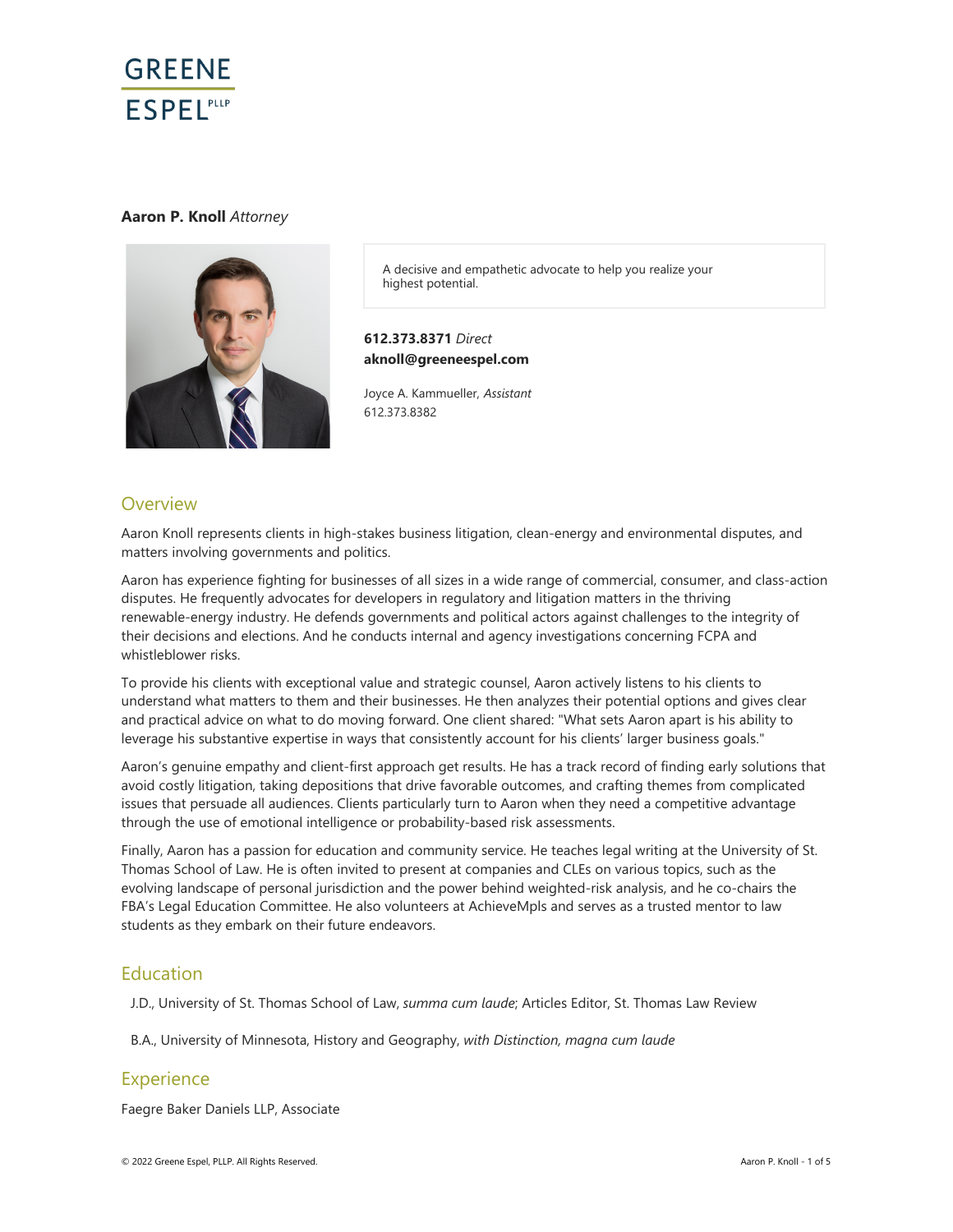

U.S. District Court for the District of Minnesota, Judge Paul A. Magnuson, Law Clerk

Minnesota Supreme Court, Justice Christopher J. Dietzen, Law Clerk

# Representative Experience

## **BUSINESS LITIGATION**

Aaron has defended companies in complex and high-value commercial, consumer, and class-action litigation in federal and state courts:

- Pursuing claims on behalf of a global grain exporter for damages caused by the effective closure of the Chinese market to U.S. corn exports following the commercialization of certain GMO corn
- Won dismissal of Section 20A claims against several defendants in a securities-fraud class action in the Southern District of New York
- Defeated claims of whistleblower retaliation, tortious interference, and assault and battery against a large composites company in arbitration
- Won dismissal of statutory and common law consumer-fraud claims against Fortune 500 company in putative nationwide class action involving dental products
- Won summary judgment for Fortune 500 company against claims of product defects in fall-protection equipment
- Successfully defended Fortune 500 company against allegations of breach of license agreement, fraud, and anti-competitive conduct
- Successfully defended national creditor against statutory-fraud and business-tort claims and quided the client through system-wide risk-mitigation improvements
- Compelled arbitration on behalf of major retail finance company after a bench trial
- Obtained favorable settlement for national tile retailer in securities class action
- Compelled arbitration in many putative consumer-protection class actions on behalf of financial institutions and retailers
- Defeated or resolved in amicable settlement several opt-out cases pursuing Telephone Consumer Protection Act claims

#### **CLEAN ENERGY AND ENVIRONMENT**

Aaron has represented energy developers in navigating regulatory issues or litigating commercial and environmental disputes:

- Successfully helped several developers of community solar gardens respond to and defeat co-location notices and other objections from Xcel Energy
- Successfully defended solar-garden developer in litigation over post-acquisition contract and fraud claims
- Counseled Fortune 500 company in adapting to changed circumstances impacting renewable energy purchase agreements
- Representing developer of Minnesota's first copper-nickel mine in challenges to various permits for the NorthMet project

## **GOVERNMENT AND POLITICS**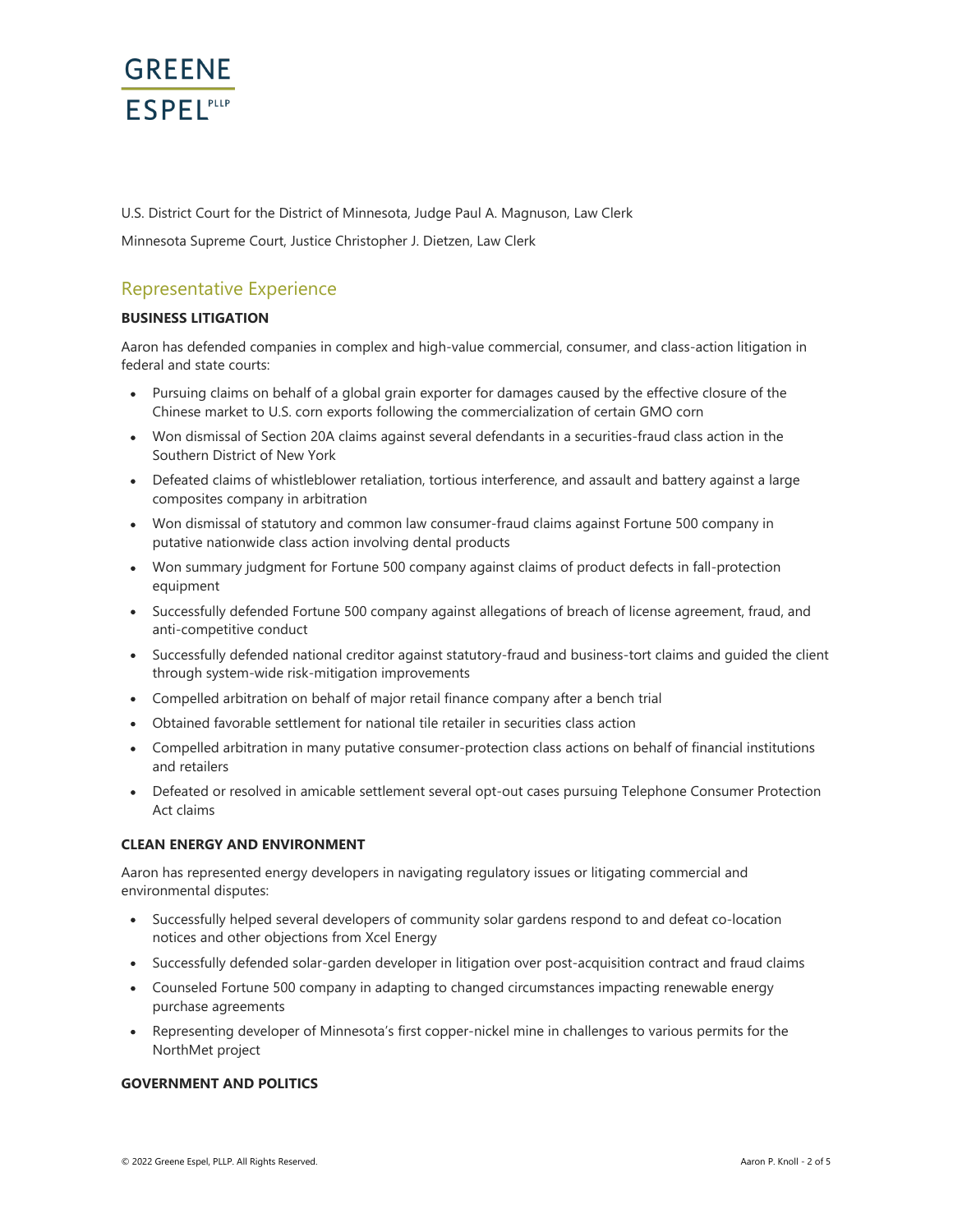

Aaron has helped local and state governments and political actors defeat obstructions to public actions and elections:

- Won summary judgment for regional utilities commission against claims by withdrawn member seeking the commission's assets
- Defending cities against lawsuits seeking to overturn land-use and zoning decisions

## **INTERNAL INVESTIGATIONS**

Aaron has handled anti-corruption and other investigations for businesses faced with whistleblower allegations, regulatory action, and auditor scrutiny:

- Represented filtration company to investigate allegations of accounting irregularities in Belgium
- Represented large industrial client to investigate allegations of FCPA violations in China
- Represented agricultural processor to investigate allegations of unsafe food handling practices  $\bullet$
- Represented commercial dairy producer to investigate allegations of FCPA violations in Mexico
- Represented healthcare technology management organization to investigate allegations of FCPA violations in India

## **PRO BONO**

Lastly, Aaron maintains an active pro bono practice:

- Defended a death-row inmate in Alabama state and federal post-conviction proceedings
- Argued a criminal appeal on Fourth Amendment grounds in Minnesota state court
- Sought expungements of criminal records for clients across Minnesota
- Representing a client from Honduras seeking asylum in the United States based on sexual orientation and  $\bullet$ gender identity

## Admissions

- U.S. District Court for the District of Minnesota
- U.S. Court of Appeals for the Seventh Circuit
- U.S. District Court for the Northern District of Illinois
- State of Minnesota

# Professional & Community Affiliations

#### **PROFESSIONAL AFFILIATIONS**

- Federal Bar Association, Legal Education Committee Co-Chair (2020-2022), Golf Tournament Committee Chair (2018-2020)
- Minnesota State Bar Association
- American Bar Association

## **COMMUNITY INVOLVEMENT**

University of St. Thomas School of Law Mentor Program, Mentor (2015-present)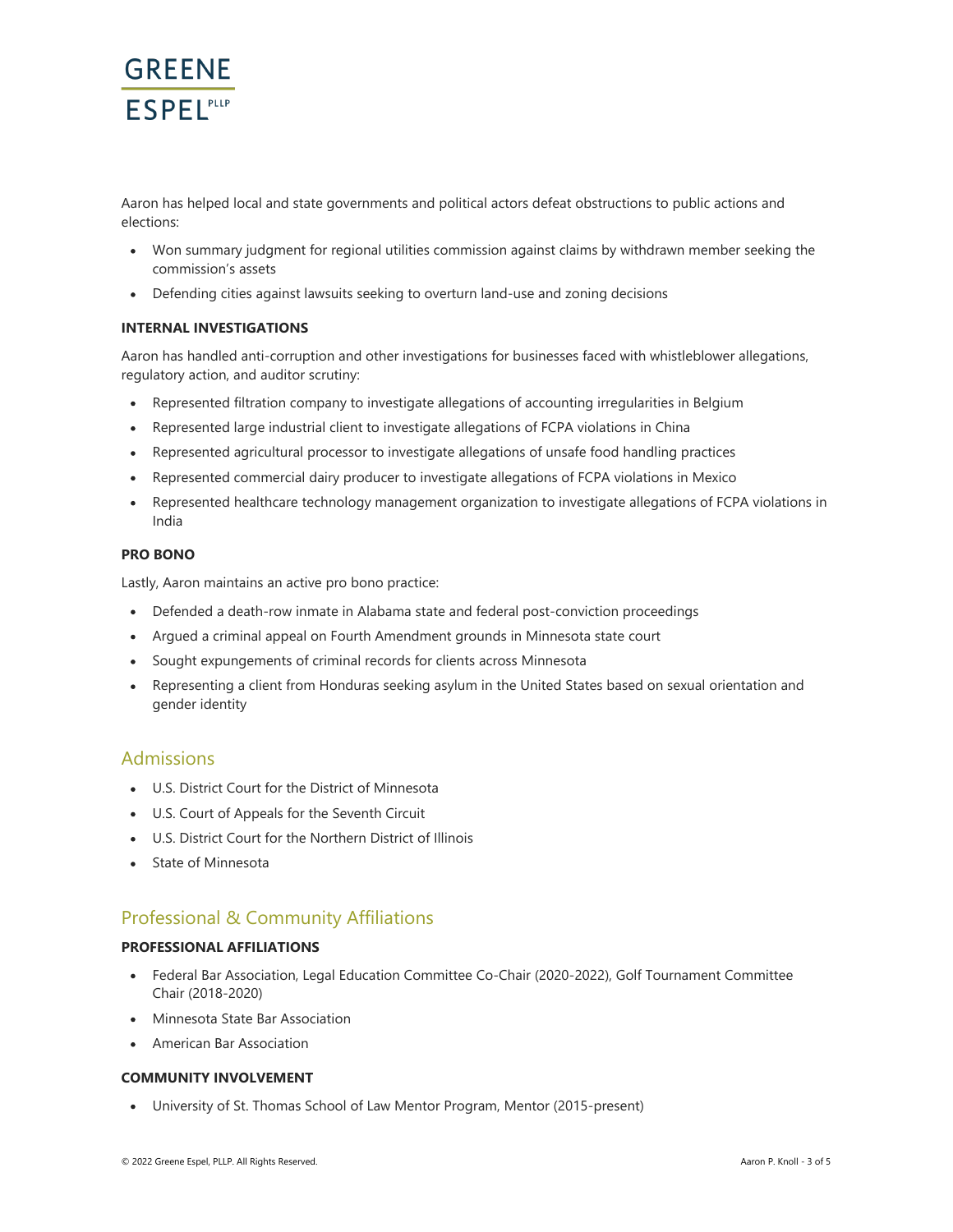

- AchieveMpls, Volunteer (2020-present)
- American Bar Association National Appellate Advocacy Competition, Coach (2013-2015)

# Thought Leadership

## **PUBLICATIONS**

Residential- and Commercial-Scale Distributed Wind Energy in North Dakota, USA, Co-Author, *Renewable Energy* (2009)

## **TEACHING AND LECTURING**

## **Teaching**

University of St. Thomas School of Law, Adjunct Professor (2014-present)

#### **Lecturing**

- *Top 10 Tips for Better Using Legal Research in Writing and Oral Argument*, Co-Presenter, Minnesota CLE (February 16, 2022)
- *Candid Advice in the Year of Pandemic and Protests*, Minnesota CLE (January 22, 2021)
- *MSBA practicelaw Conference: How to Leverage Risk Analysis and Quantitative Data to Gain the Upper Hand in Litigation*, Minnesota State Bar Association (October 21, 2020)
- *MSBA practicelaw Conference: How to Make Your Research Count in Your Writing*, Minnesota State Bar Association (October 14, 2020)
- *Ethics in the Time of COVID-19*, Minnesota CLE (May 15, 2020; December 4, 2020; February 4, 2021)
- *How to Make Your Research Count in Your Writing*, Legal Research Day at the MSBA, Minnesota State Bar Association (September 16, 2019)
- *Quick-Draw Litigation—Strategies for Winning Injunctions and Other Threshold Motions*, Minnesota CLE (March 2019)
- **It Just Got Personal: Recent Developments in Personal Jurisdiction, Co-Presenter, Minnesota CLE (May 2018)**
- *Two's Company, Three's a Crowd: Privilege and Confidentiality Issues for Lawyers Representing Multiple Parties*, Co-Presenter with Cliff Greene, Minnesota CLE (2017)
- *Significant New Civil Procedure Cases in 2016,* Co-Presenter, Minnesota CLE (2017)
- *Effective and Efficient Written Discovery,* Minnesota CLE (2016)
- *Significant New Civil Procedure Cases in 2015,* Co-Presenter, Minnesota CLE (2016)

## Recognition

- Listed in Best Lawyers: Ones to Watch (2021-2022)
- Up and Coming Attorney, *Minnesota Lawyer* (2020)
- Rising Star, Minnesota Super Lawyers (2019-2021)
- Dean's Award for Outstanding Teaching, University of St. Thomas School of Law (2019)
- North Star Lawyer for pro bono service, Minnesota State Bar Association (2016-2017)